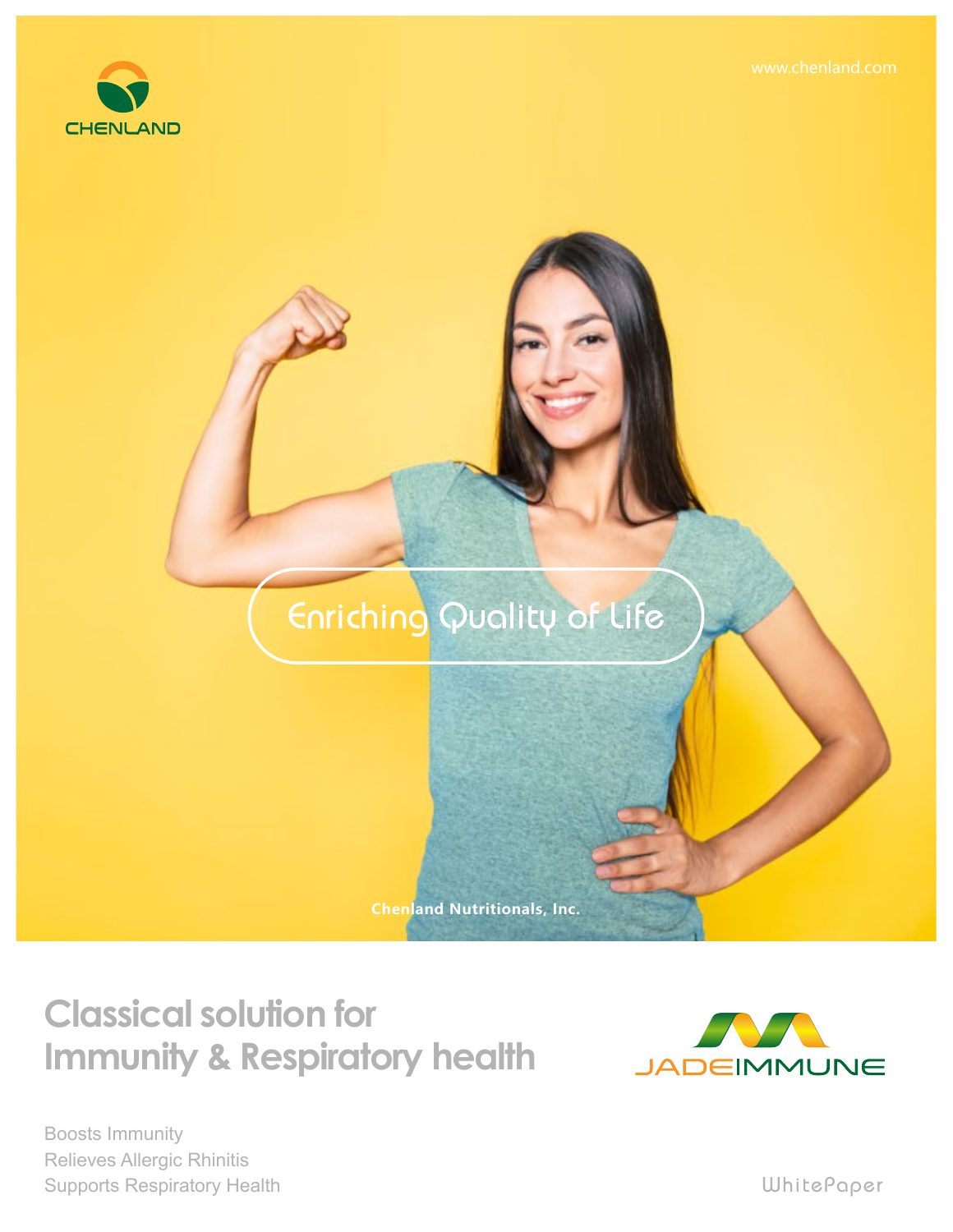# Index

Why Choose Jadeimmune™ Scientific Studies Why Choose Jadeimmune™ 1 2 5

**<sup>●</sup>** www.chenland.com **©** (949) 308-2270

**■** (949) 308-2276 **info@chenland.com** 

3 Park Plaza, Suite 0410 Irvine, CA 92614, USA